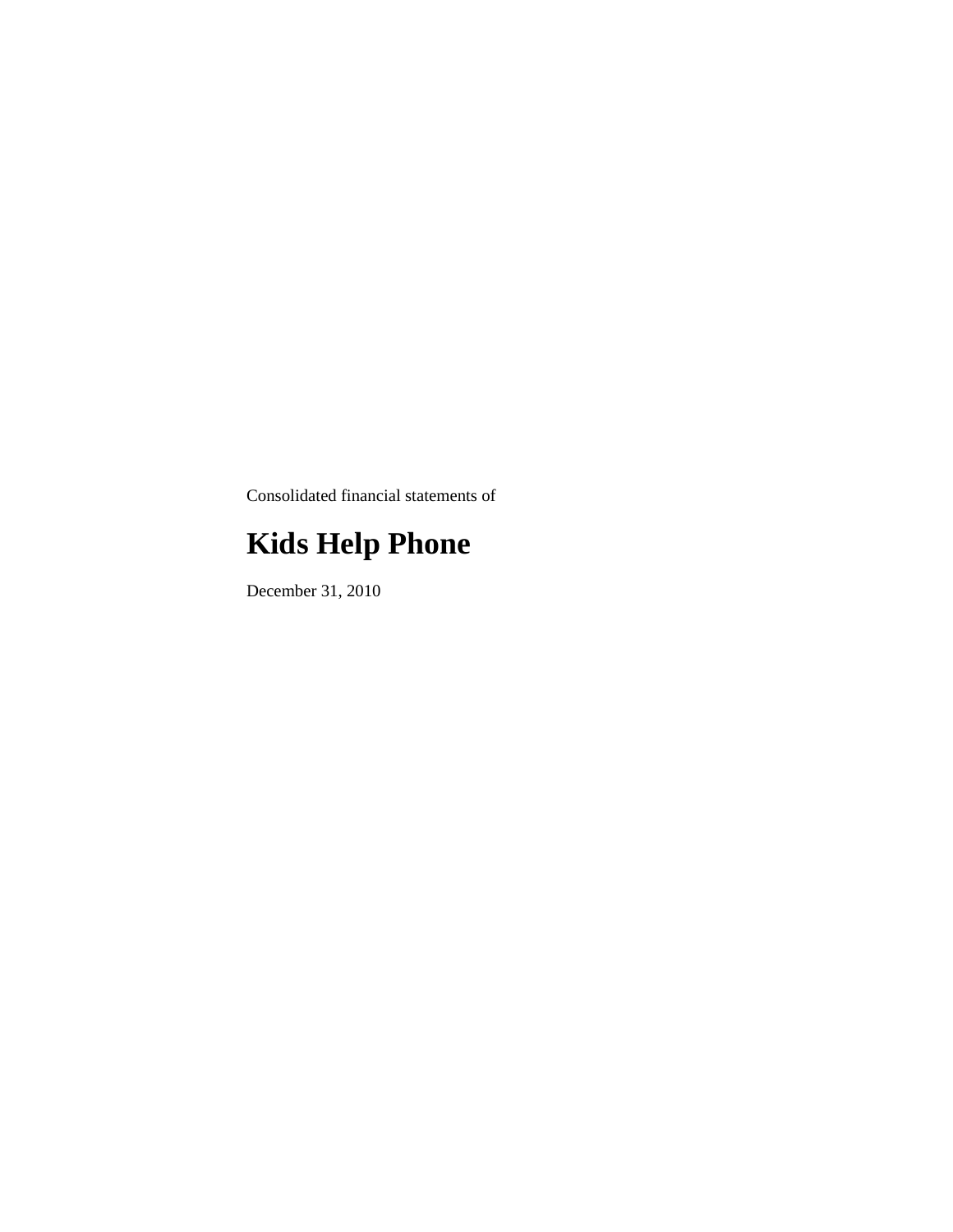# Kids Help Phone<br>December 31, 2010

### Table of contents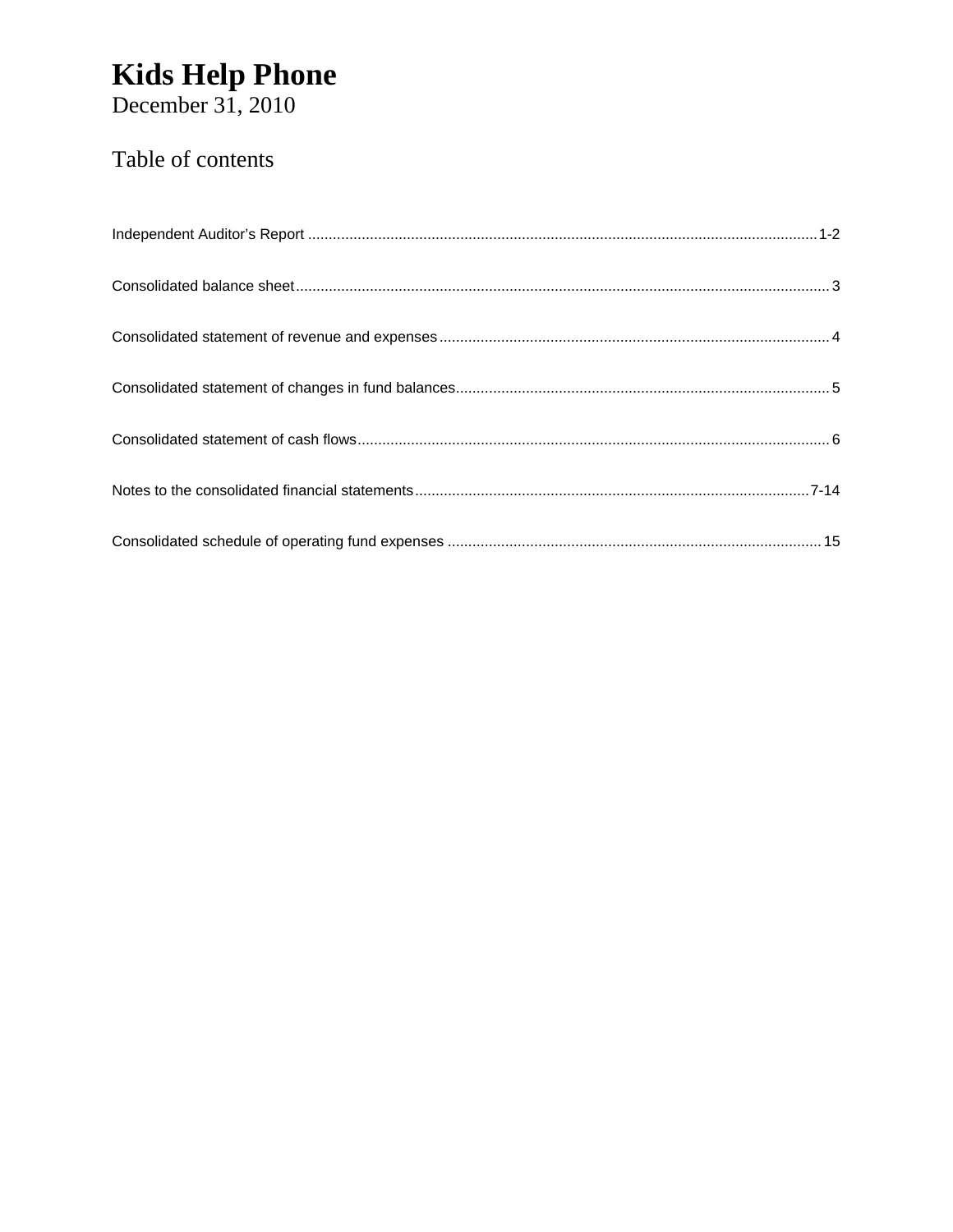# Deloitte.

Deloitte & Touche LLP 5140 Yonge Street Suite 1700 Toronto ON M2N 6L7 Canada

Tel: 416-601-6150 Fax: 416-601-6151 www.deloitte.ca

### **Independent Auditor's Report**

To the Members of Kids Help Phone

We have audited the accompanying consolidated financial statements of Kids Help Phone, which comprise the consolidated balance sheet as at December 31, 2010, and the consolidated statements of revenues and expenses, changes in fund balances, and cash flows for the year then ended, and a summary of significant accounting policies and other explanatory information.

#### **Management's Responsibility for the Consolidated Financial Statements**

Management is responsible for the preparation and fair presentation of these consolidated financial statements in accordance with Canadian generally accepted accounting principles, and for such internal control as management determines is necessary to enable the preparation of the consolidated financial statements that are free from material misstatement, whether due to fraud or error.

#### **Auditor's Responsibility**

Our responsibility is to express an opinion on these consolidated financial statements based on our audit. We conducted our audit in accordance with Canadian generally accepted auditing standards. Those standards require that we comply with ethical requirements and plan and perform the audit to obtain reasonable assurance about whether the consolidated financial statements are free from material misstatement.

An audit involves performing procedures to obtain audit evidence about the amounts and disclosures in the consolidated financial statements. The procedures selected depend on the auditor's judgment, including the assessment of the risks of material misstatement of the consolidated financial statements, whether due to fraud or error. In making those risk assessments, the auditor considers internal control relevant to the entity's preparation and fair presentation of the consolidated financial statements in order to design audit procedures that are appropriate in the circumstances, but not for the purpose of expressing an opinion on the effectiveness of the entity's internal control. An audit also includes evaluating the appropriateness of accounting policies used and the reasonableness of accounting estimates made by management, as well as evaluating the overall presentation of the consolidated financial statements.

We believe that the audit evidence we have obtained is sufficient and appropriate to provide a basis for our audit opinion.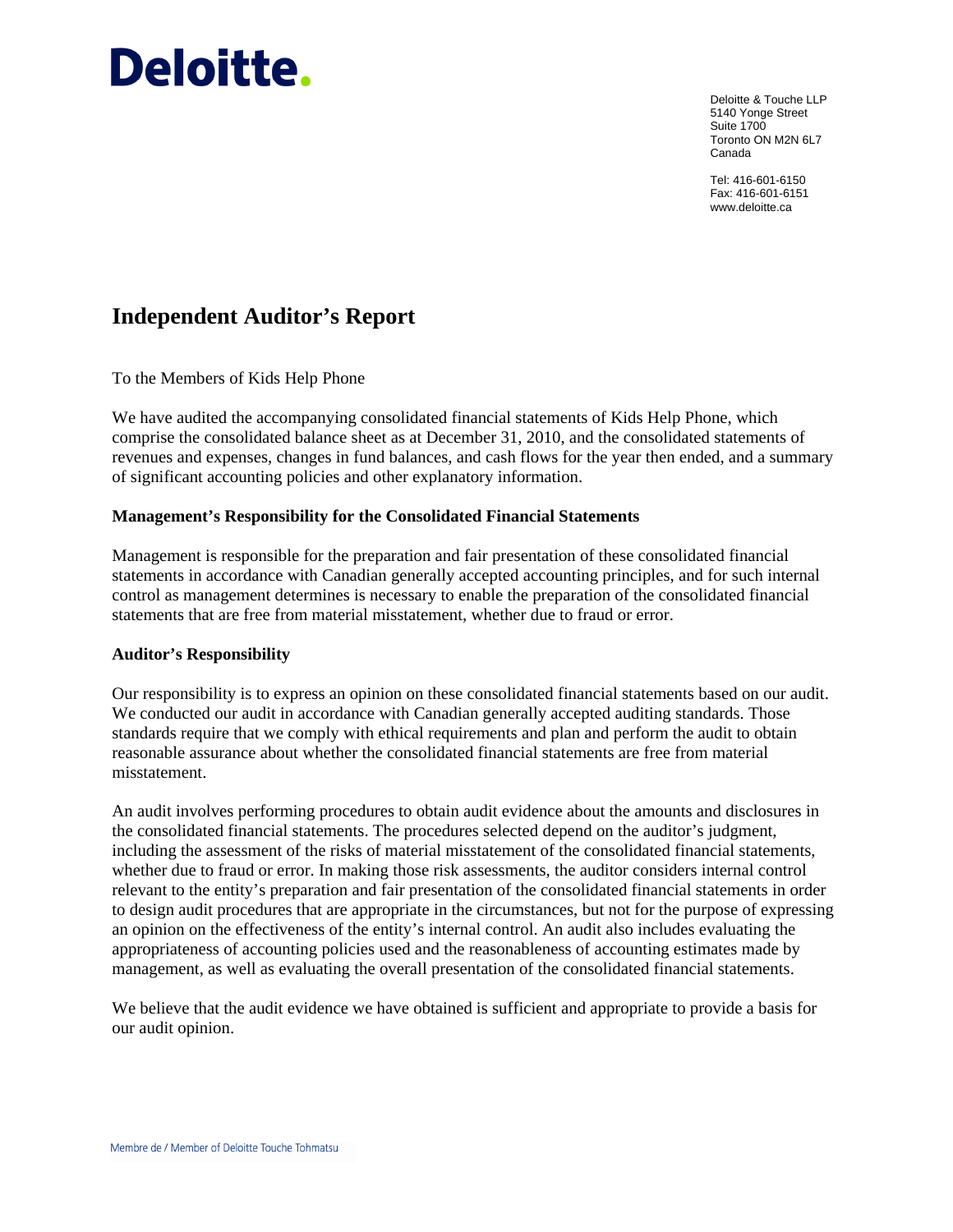#### **Basis for Qualified Opinion**

In common with many charitable organizations, Kids Help Phone derives the majority of its revenues from the general public in the form of revenue from donations, sponsorship, special events and promotions, the completeness of which is not susceptible to satisfactory audit verification. Accordingly, our verification of these revenues was limited to the amounts recorded in the records of the Organization and we were not able to determine whether any adjustments might be necessary to donations, excess of revenues over expenses for the year, assets and fund balances.

#### **Qualified Opinion**

In our opinion, except for the possible effects of the matter described in the Basis for Qualified Opinion paragraph, the consolidated financial statements present fairly, in all material respects, the financial position of Kids Help Phone at December 31, 2010, and the results of its operations and its cash flows for the year then ended in accordance with Canadian generally accepted accounting principles.

Relatte & Touche OXP

Chartered Accountants Licensed Public Accountants April 12, 2011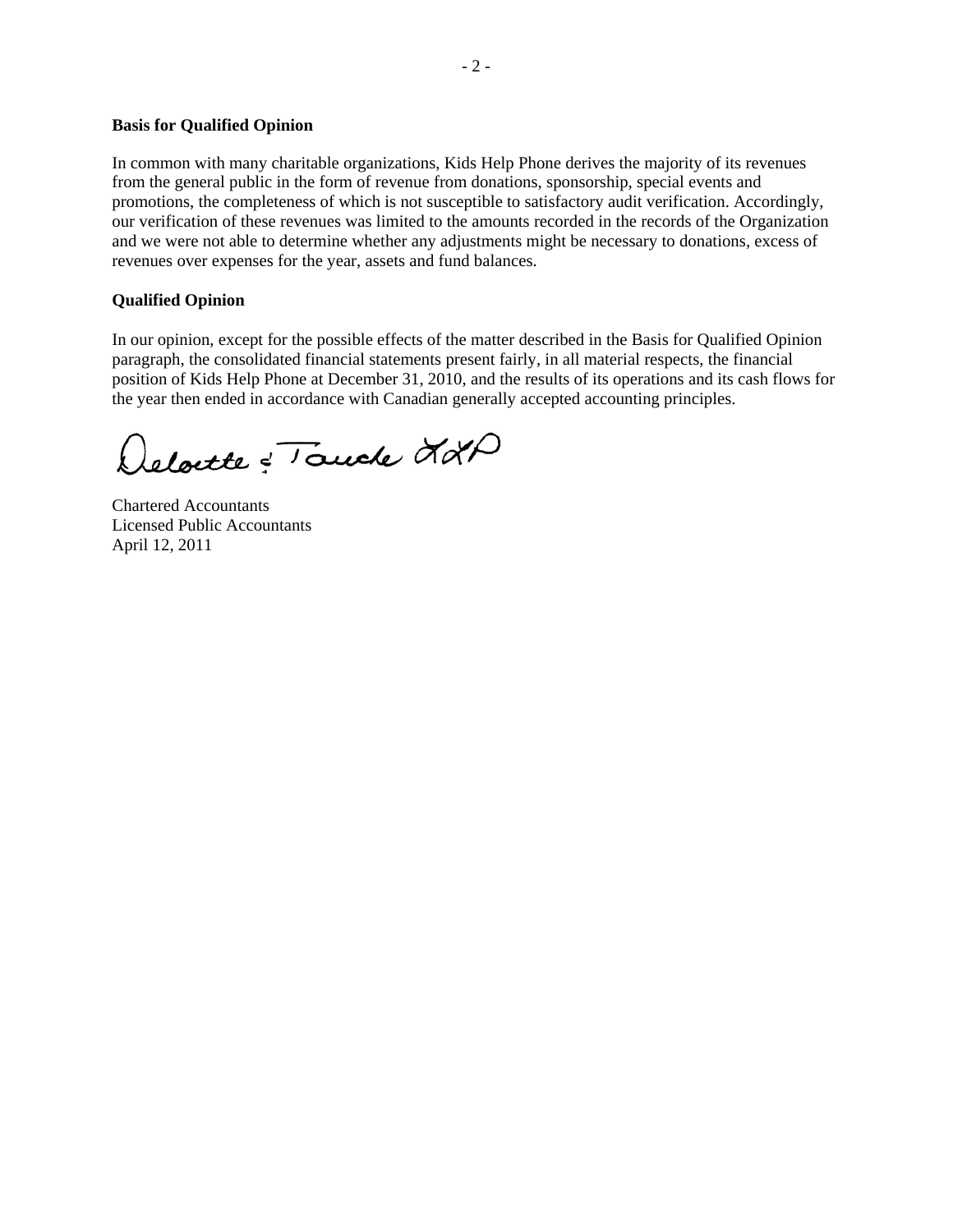Consolidated balance sheet as at December 31, 2010

| 2010                                                         | 2009      |
|--------------------------------------------------------------|-----------|
|                                                              | \$<br>\$  |
| <b>Assets</b>                                                |           |
| Current                                                      |           |
| Cash<br>1,718,895                                            | 1,887,723 |
| Short-term investments (Note 5a)<br>535,414                  | 735,268   |
| Accounts receivable<br>208,250                               | 318,516   |
| Prepaid expenses and other<br>161,926                        | 174,264   |
| 2,624,485                                                    | 3,115,771 |
|                                                              |           |
| Restricted investments (Note 5b)<br>Scholarship Fund         | 15,991    |
| Kyra Field Memorial Fund<br>54,009                           | 58,336    |
| <b>Operating Reserve Fund</b><br>1,552,838                   | 1,517,985 |
| Jack Windeler Memorial Fund<br>466,703                       |           |
| Futures Campaign Fund<br>9,814                               | 410,175   |
| 2,083,364                                                    | 2,002,487 |
| Capital assets (Note 6)<br>428,178                           | 245,588   |
| 5,136,027                                                    | 5,363,846 |
|                                                              |           |
| Liabilities                                                  |           |
| Current                                                      |           |
| Accounts payable and accrued liabilities<br>909,444          | 527,902   |
| Deferred revenue (Note 7)<br>825,655                         | 982,364   |
| Obligation under capital leases - current (Note 8)<br>17,981 | 21,011    |
| 1,753,080                                                    | 1,531,277 |
| Deferred capital contribution (Note 9)<br>65,732             | 500       |
| Obligation under capital leases (Note 8)<br>76,132           | 35,895    |
| 1,894,944                                                    | 1,567,672 |
| Fund balances (Note 4)                                       |           |
| Operating fund                                               |           |
| General<br>894,382                                           | 1,840,610 |
| 268,333<br>Invested in capital assets                        | 188,182   |
| Operating reserve fund<br>1,547,842                          | 1,282,882 |
| Jack Windeler Memorial Fund<br>466,703                       |           |
| Futures campaign fund<br>9,814                               | 410,175   |
| <b>Externally restricted funds</b><br>54,009                 | 74,325    |
| 3,241,083                                                    | 3,796,174 |
| 5,136,027                                                    | 5,363,846 |

On behalf of the Board

\_\_\_\_\_\_\_\_\_\_\_\_\_\_\_\_\_\_\_\_\_\_\_\_\_\_\_\_\_\_\_ Chair of the Board

Steve Wuthmann

\_\_\_\_\_\_\_\_\_\_\_\_\_\_\_\_\_\_\_\_\_\_\_\_\_\_\_\_\_\_\_ Treasurer

Deb Craven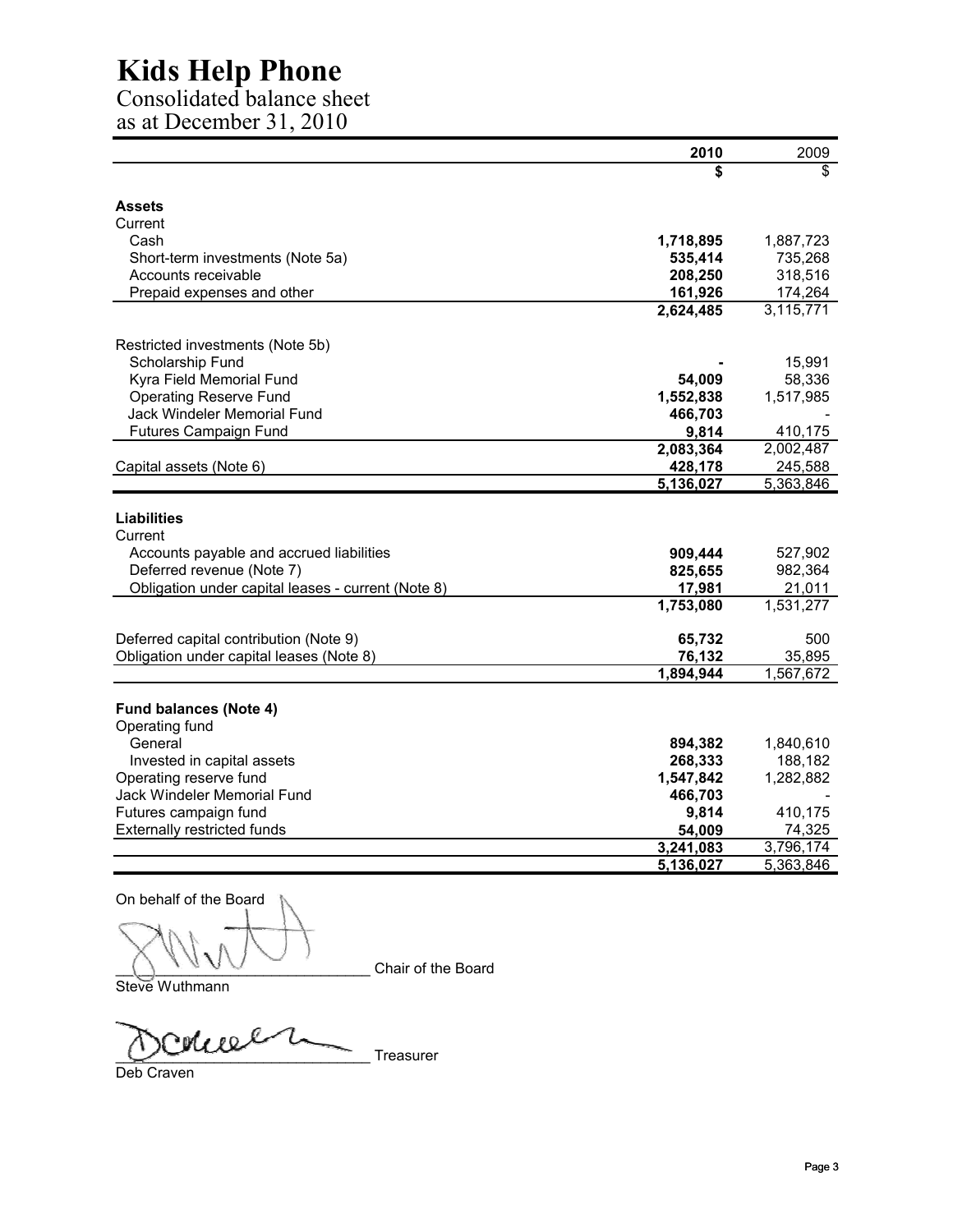Consolidated statement of revenue and expenses

year ended December 31, 2010

|                                          |                  |                   | 2010                | 2009       |
|------------------------------------------|------------------|-------------------|---------------------|------------|
|                                          | <b>Operating</b> | <b>Restricted</b> |                     |            |
|                                          | <b>Fund</b>      | <b>Funds</b>      | Total               | Total      |
|                                          |                  |                   | \$                  |            |
| <b>Revenue</b>                           |                  |                   |                     |            |
| Events                                   | 5,844,519        | 3,500             | 5,848,019           | 6,012,368  |
| General donations and grants             | 4,076,484        | 1,104,166         | 5,180,650           | 4,901,075  |
| Corporate promotions                     | 85,540           |                   | 85,540              | 128,505    |
| Program sponsorship                      | 287,500          |                   | 287,500             | 280,000    |
| Interest                                 | 36,714           | 2,045             | 38,759              | 54,720     |
| Other                                    | 498,538          | 258               | 498,796             | 31,354     |
|                                          | 10,829,295       | 1,109,969         | 11,939,264          | 11,408,022 |
|                                          |                  |                   |                     |            |
| Expenses                                 |                  |                   |                     |            |
| Service delivery costs                   |                  |                   |                     |            |
| Kids Help Phone - Schedule               | 5,343,317        | 677,042           | 6,020,359           | 6,059,601  |
| Student Ambassador - Schedule            | 340,383          |                   | 340,383             | 561,858    |
| Direct fundraising - Schedule            | 3,895,163        | 365,723           | 4,260,886           | 3,670,823  |
| General and administrative               |                  |                   |                     |            |
| - Schedule                               | 703,230          | 76                | 703,306             | 611,102    |
| Donor development - Schedule             | 437,731          |                   | 437,731             | 655,278    |
| Amortization of capital assets           | 111,715          |                   | 111,715             | 157,594    |
| Loss on disposal of capital assets       | 11,061           |                   | 11,061              | 3,731      |
| Interest on obligation under             |                  |                   |                     |            |
| capital leases                           | 6,134            |                   | 6,134               | 5,246      |
| Scholarship                              |                  | 1,000             |                     | 1,000      |
|                                          | 10,848,734       | 1,043,841         | 1,000<br>11,892,575 | 11,726,233 |
| <b>Excess of revenue over expenses</b>   |                  |                   |                     |            |
| (expenses over revenue)                  |                  |                   |                     |            |
| before restructuring costs               | (19, 439)        | 66,128            | 46,689              | (318, 211) |
|                                          |                  |                   |                     |            |
| Restructuring costs (Note 17)            |                  |                   |                     |            |
| Service delivery costs - Kids Help Phone | 252,542          |                   | 252,542             |            |
| Direct fundraising                       | 355,367          |                   | 355,367             |            |
|                                          | 607,909          | ä,                | 607,909             |            |
| <b>Excess of revenue over expenses</b>   |                  |                   |                     |            |
| (expenses over revenue)                  | (627, 348)       | 66,128            | (561, 220)          | (318, 211) |
|                                          |                  |                   |                     |            |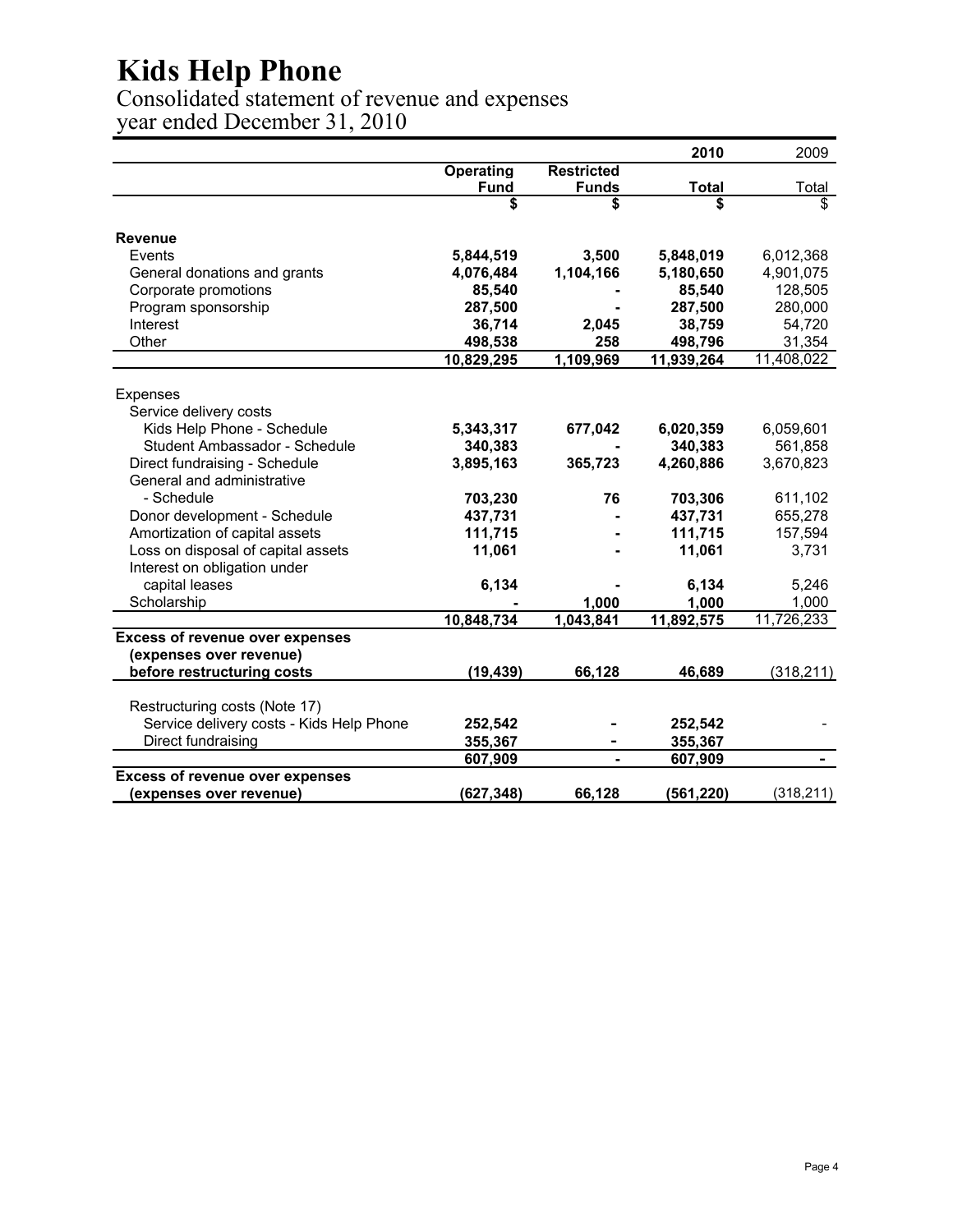**Kids Help Phone** Consolidated statement of changes in fund balances year ended December 31, 2010

|                                                                                   |            |                        |                                  |                                   |                                              |                   | 2010         | 2009       |
|-----------------------------------------------------------------------------------|------------|------------------------|----------------------------------|-----------------------------------|----------------------------------------------|-------------------|--------------|------------|
|                                                                                   |            |                        |                                  |                                   |                                              | <b>Externally</b> |              |            |
|                                                                                   |            | <b>Operating funds</b> |                                  | Internally board restricted funds |                                              | restricted funds  |              |            |
|                                                                                   | General    | Capital<br>assets      | Operating<br><b>Reserve Fund</b> | <b>Futures</b><br>campaign        | <b>Jack Windeler</b><br><b>Memorial Fund</b> |                   | <b>Total</b> | Total      |
|                                                                                   |            | S                      |                                  |                                   |                                              |                   |              |            |
| Accumulated excess (deficiency)<br>of revenue over expenses,<br>beginning of year | 1,840,610  | 188,182                | 1,291,427                        | 410,175                           |                                              | 74,325            | 3,804,719    | 4,122,930  |
| Excess (deficiency) of revenue                                                    |            |                        |                                  |                                   |                                              |                   |              |            |
| over expenses                                                                     | (510, 210) | (117, 139)             | $\blacksquare$                   | (400, 361)                        | 466,703                                      | (213)             | (561.220)    | (318, 211) |
| Interfund transfers (Note 4)                                                      | (238, 728) |                        | 258,831                          |                                   |                                              | (20, 103)         |              |            |
| Net investment in capital assets                                                  | (234, 497) | 234,497                |                                  |                                   |                                              |                   |              |            |
| Capital lease obligation                                                          | 37,207     | (37, 207)              |                                  |                                   |                                              |                   |              |            |
| <b>Accumulated excess</b>                                                         |            |                        |                                  |                                   |                                              |                   |              |            |
| of revenue over expenses,                                                         |            |                        |                                  |                                   |                                              |                   |              |            |
| end of year                                                                       | 894,382    | 268,333                | 1,550,258                        | 9,814                             | 466,703                                      | 54,009            | 3,243,499    | 3,804,719  |
| Unrealized gain (loss) reported                                                   |            |                        |                                  |                                   |                                              |                   |              |            |
| directly in the statement of changes                                              |            |                        |                                  |                                   |                                              |                   |              |            |
| in net assets, beginning of year                                                  |            |                        | (8, 545)                         |                                   |                                              | $\blacksquare$    | (8, 545)     | 9,551      |
| Reclassification for losses and (gains)                                           |            |                        |                                  |                                   |                                              |                   |              |            |
| recognized in the statement of operations                                         |            |                        | 8,545                            |                                   |                                              | $\blacksquare$    | 8,545        | (465)      |
| Change in unrealized loss on investments                                          |            |                        |                                  |                                   |                                              |                   |              |            |
| during the year                                                                   |            |                        | (2, 416)                         |                                   |                                              |                   | (2, 416)     | (17, 631)  |
| Unrealized loss reported directly                                                 |            |                        |                                  |                                   |                                              |                   |              |            |
| in the statement of changes in                                                    |            |                        |                                  |                                   |                                              |                   |              |            |
| net assets, end of year                                                           |            |                        | (2, 416)                         |                                   |                                              |                   | (2, 416)     | (8, 545)   |
| Fund balances, December 31, 2010                                                  | 894,382    | 268,333                | 1,547,842                        | 9,814                             | 466,703                                      | 54,009            | 3,241,083    | 3,796,174  |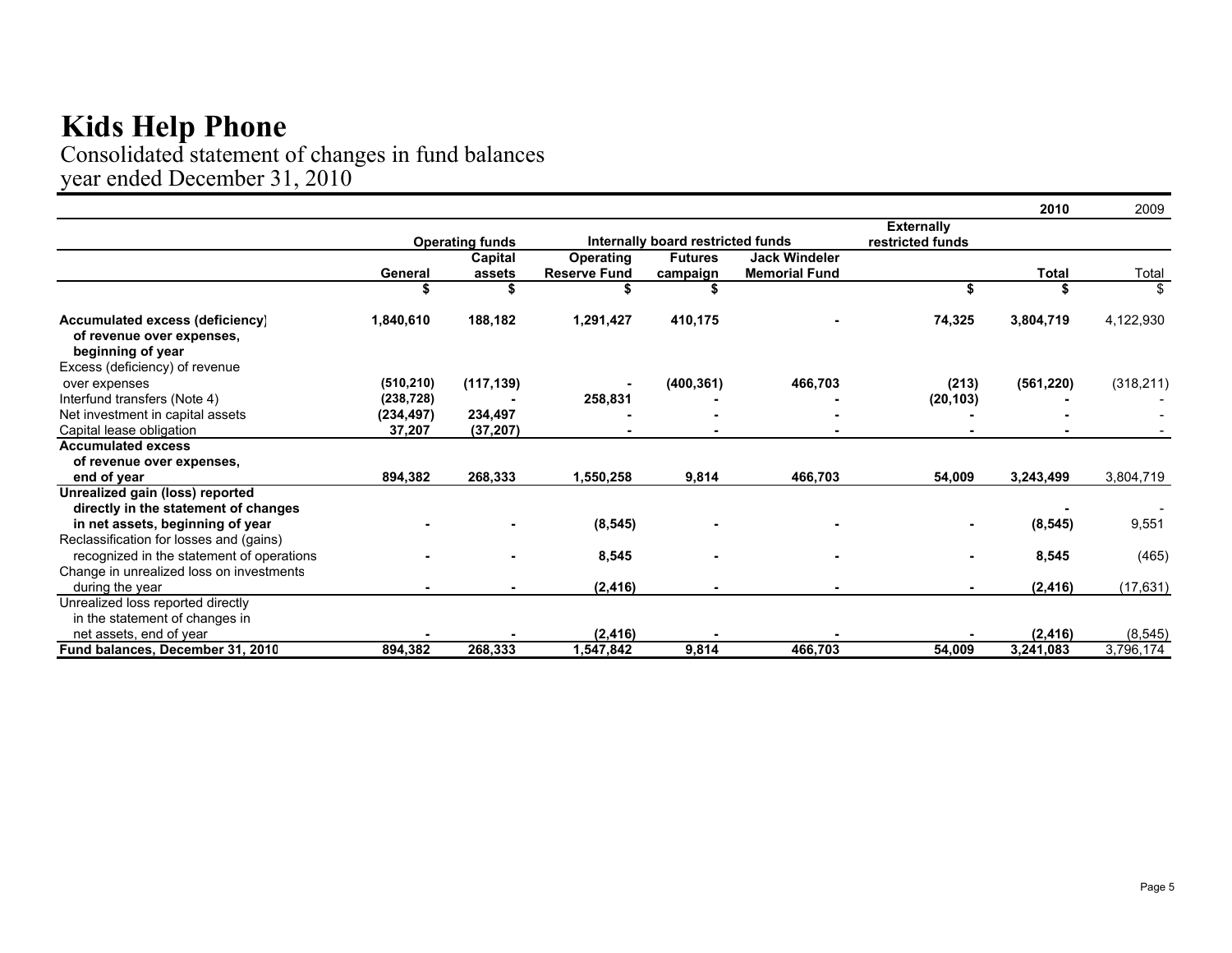Consolidated statement of cash flows

year ended December 31, 2010

|                                                                  | 2010       | 2009            |
|------------------------------------------------------------------|------------|-----------------|
|                                                                  | \$         | $\overline{\$}$ |
| Net inflow (outflow) of cash related to the following activities |            |                 |
| Operating                                                        |            |                 |
| Excess of (expenses over revenue)                                | (561, 220) | (318, 211)      |
| Items not affecting cash                                         |            |                 |
| Amortization of capital assets                                   | 111,715    | 157,594         |
| Loss on disposal of capital assets                               | 11,061     | 3,731           |
| Amortization of deferred capital contributions                   | (5,637)    | (1,072)         |
| Loss (gain) on sale of investments                               | 8,545      | (465)           |
| Donated capital assets                                           | (49, 827)  |                 |
| Capital contribution- donated capital assets                     | 49,827     |                 |
|                                                                  | (435, 536) | (158, 423)      |
| Changes in non-cash working capital items                        |            |                 |
| Accounts receivable                                              | 110,266    | 12,022          |
| Prepaid expenses and other                                       | 12,338     | (2, 239)        |
| Accounts payable and accrued liabilities                         | 381,542    | 72,480          |
| Deferred revenue                                                 | (156, 709) | 431,154         |
|                                                                  | (88,099)   | 354,994         |
|                                                                  |            |                 |
| Investing                                                        |            |                 |
| Decrease (increase) in short-term investments                    | 199,854    | (193, 834)      |
| Purchase of capital assets                                       | (255, 539) | (81, 263)       |
| Kyra Field Memorial Fund - decrease (increase) in investments    | 4,327      | (964)           |
| Operating Reserve Fund - increase in investments                 | (34, 853)  | (27, 849)       |
| Futures Campaign Fund - decrease in investments                  | 400,361    | 46,215          |
| Scholarship Fund-decrease in investments                         | 15,991     |                 |
| Jack Windeler Memorial Fund- increase in investments             |            |                 |
|                                                                  | (466, 703) |                 |
| Change in unrealized gain on investments                         | (2, 416)   | (17, 631)       |
|                                                                  | (138, 978) | (275, 326)      |
|                                                                  |            |                 |
| <b>Financing</b>                                                 |            |                 |
| Capital lease obligations assumed                                | 60,836     | 29,129          |
| Capital grants received                                          | 21,042     |                 |
| Payment under capital lease obligations                          | (23, 629)  | (25, 822)       |
|                                                                  | 58,249     | 3,307           |
|                                                                  |            |                 |
| Net (decrease) increase in cash                                  | (168, 828) | 82,975          |
| Cash, beginning of year                                          | 1,887,723  | 1,804,748       |
| Cash, end of year                                                | 1,718,895  | 1,887,723       |
| Supplemental cash flows information                              |            |                 |
|                                                                  |            |                 |
| Cash interest paid                                               | 6,044      | 6,891           |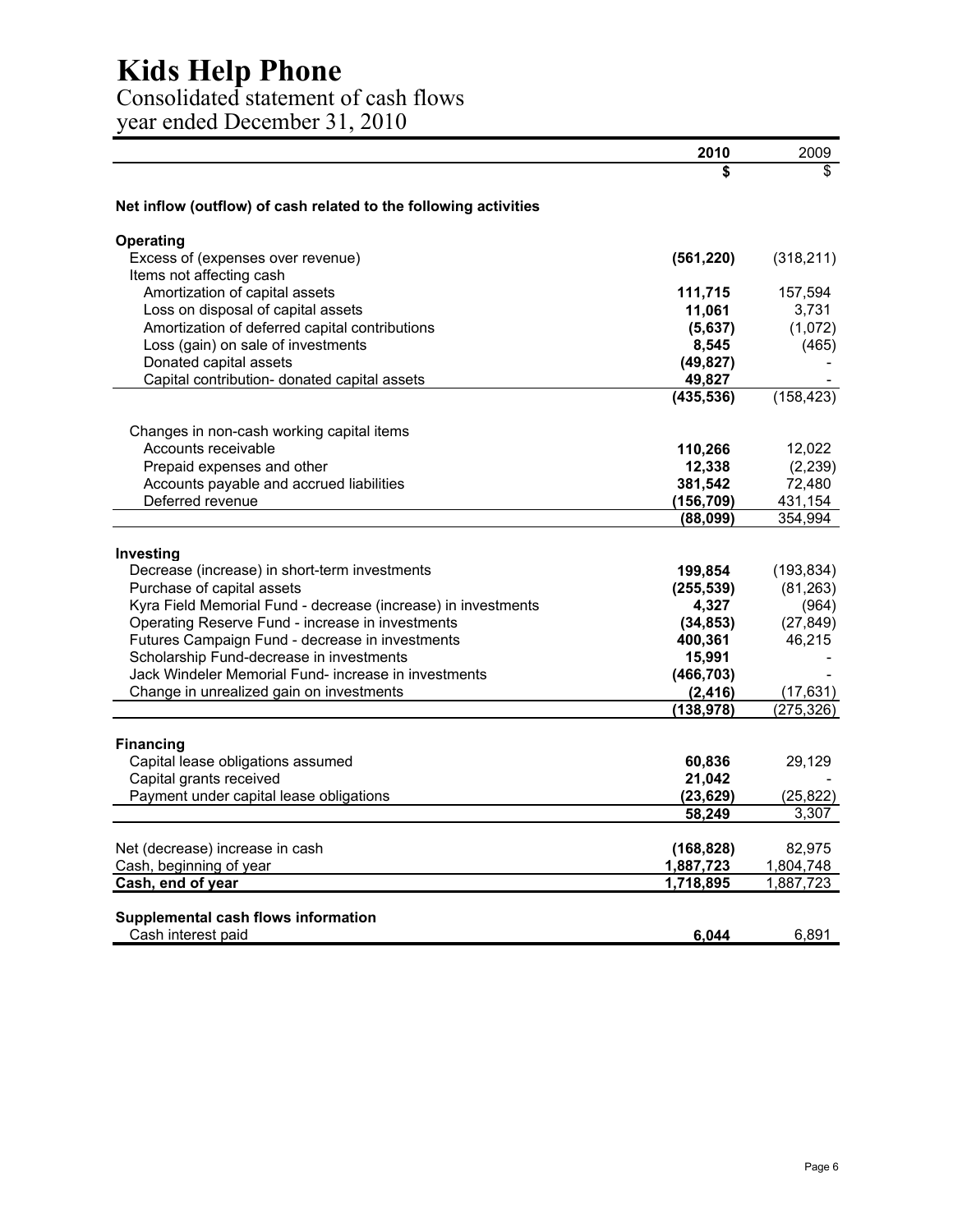### **Kids Help Phone**  Notes to the consolidated financial statements

December 31, 2010

#### **1. Description of the organization**

The Organization is comprised of Kids Help Phone ("KHP") and Kids Help Foundation ("KHF"). All of the directors of Kids Help Foundation are also directors of Kids Help Phone.

The mandate of Kids Help Phone is to provide anonymous and confidential professional counselling, referrals and information through technologically-based communications media for Canadian children and youth.

The mandate of Kids Help Foundation, a registered charitable organization, is to improve the health and welfare of Canadian children and their families.

Kids Help Phone and Kids Help Foundation are classified as registered charities under the Income Tax Act and, as such, are not subject to income tax provided certain disbursement requirements are met.

#### **2. Changes in accounting policies**

#### *Future accounting changes*

In December 2010, the CICA issued accounting standards for Not-for-Profit Organizations (Part III of the CICA Handbook - Accounting). Effective for fiscal years beginning on or after January 1, 2012, Not-for-Profit organizations are required to adopt either Part III of the CICA Handbook - Accounting, or International Financial Reporting Standards (Part I of the CICA Handbook - Accounting). Earlier adoption is permitted. The Organization is currently evaluating the impact on its financial statements of the two options.

#### **3. Significant accounting policies**

#### *Financial statement presentation*

These financial statements are presented on a consolidated basis and include the accounts of Kids Help Phone and Kids Help Foundation. The financial statements have been prepared in accordance with the accounting standards for not-for-profit organizations published by the Canadian Institute of Chartered Accountants, using the restricted fund method of reporting restricted contributions.

#### *Revenue recognition*

Corporate and sponsorship revenue is recorded in the year to which it relates if the receipt is reasonably assured. Donations revenue is recorded when received. Revenue relating to special events or programs which have not yet occurred is recorded as deferred revenue and recognized as revenue in the year the events occur or program expenses are incurred.

#### *Contributed goods and services*

Donors contribute gifts in kind for use in special fundraising events, which are recognized at their fair market value when such value can be reasonably estimated. Donated property and equipment are recorded at fair value when fair value can be reasonably estimated. Donated materials and services are recorded at fair value when fair value can be reasonably estimated and when the materials and services are normally purchased by the Organization and would be paid for if not donated. Receipted gifts-in-kind are recognized as revenue and expense when received.

#### *Deferred capital contributions*

Funds received related to capital assets are recorded as deferred capital grants and amortized at the same rate as the related capital asset.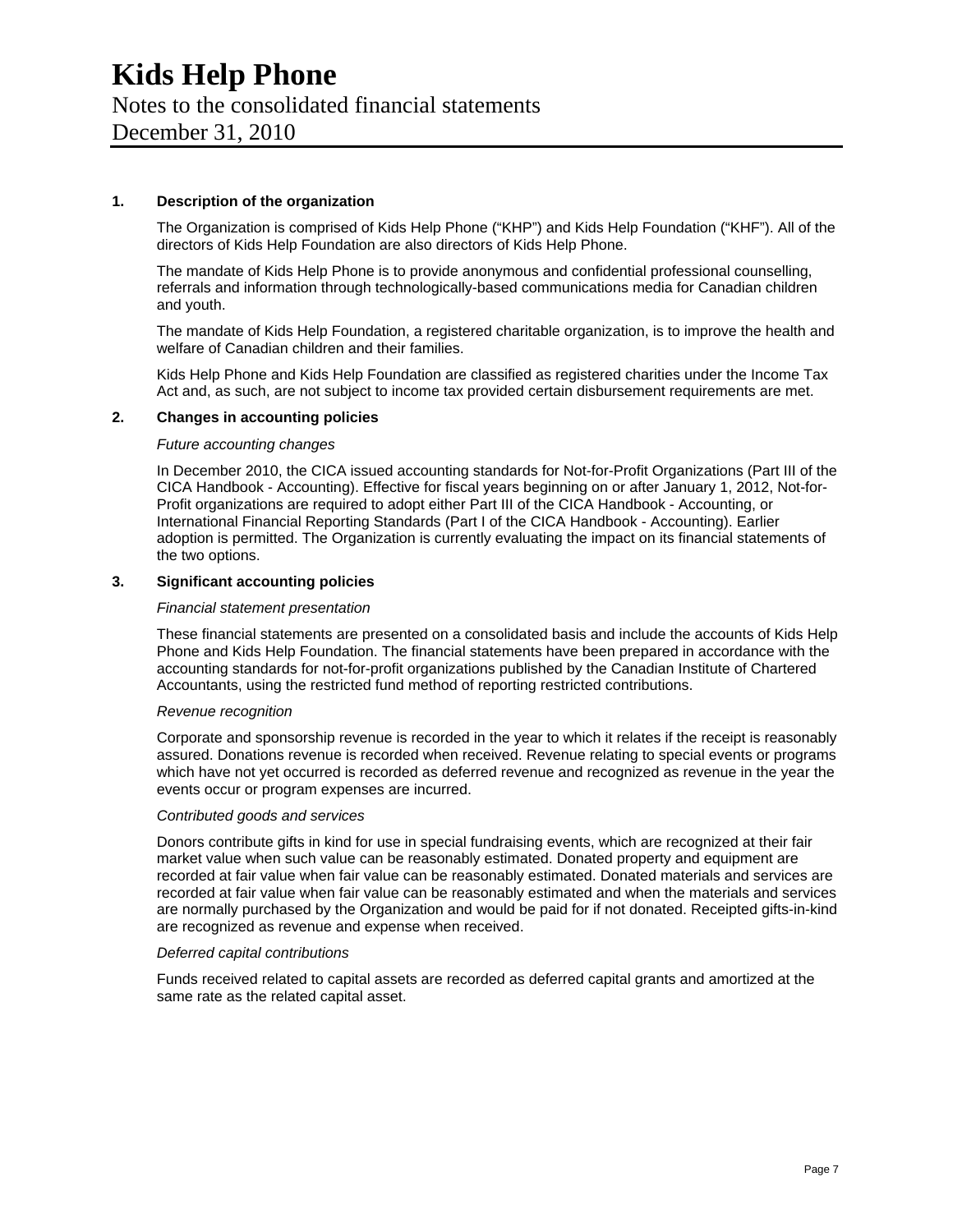### **Kids Help Phone**  Notes to the consolidated financial statements December 31, 2010

#### **3. Significant accounting policies (continued)**

#### *Financial instruments*

The Organization has classified its financial instruments as follows:

| Asset/liability | Category |
|-----------------|----------|
|-----------------|----------|

Cash Held-for-trading Short-term investments **Held-for-trading** Accounts receivable Loans and receivables Restricted investments **Available for sale** Available for sale Accounts payable and accrued liabilities **Accounts** Other liabilities **Other liabilities** 

Held-for-trading items are carried at fair value, with changes in their fair value recognized in the Statement of revenue and expenses in the current period. Available for sale items are carried at fair value and are recognized in the Statement of changes in fund balances. The gain or loss originating from subsequent measurement is recognized in the Statement of changes in fund balances and is transferred to excess (deficiency) of revenue over expenses when the asset is sold. "Loans and receivables" are carried at amortized cost, using the effective interest method, net of any impairment. "Other liabilities" are carried at amortized cost, using the effective interest method. Transaction costs are expensed as incurred

As allowed under Section 3855 "Financial Instruments - Recognition and Measurement", the Organization has elected not to account for non-financial contracts as derivatives, and to not account for embedded derivatives in non-financial contracts, leases and insurance contracts as embedded derivatives.

The Organization has elected to follow the disclosure requirements of Section 3861 "Financial Instruments - Disclosure and Presentation" of the CICA Handbook.

#### *Pledges*

Pledges received are recorded as revenue in the financial statements if the amounts can be reasonably estimated and collection is reasonably assured.

#### *Capital assets*

Office furniture and equipment and computers are capitalized on acquisition and amortized on a straightline basis over their average useful lives, which has been estimated at three years for computers and ten years for office furniture and equipment. Assets held under capital lease are amortized over the lease term. Leasehold improvements are amortized over the remaining lease term.

#### *Use of estimates*

The preparation of financial statements in accordance with Canadian generally accepted accounting principles requires management to make estimates and assumptions. These estimates and assumptions affect the reported amounts of assets and liabilities and disclosure of contingent assets and liabilities at the date of the financial statements and the reported amounts of revenue and expenses during the reporting period. Actual results could differ from those estimates. Amounts requiring significant estimates and assumptions are included in accounts payable and accrued liabilities.

#### *Allocation of expenses*

KHP allocates the cost of salaries and benefits and rental expenses as follows:

- Salaries and benefits allocated based on the percentage of time assigned to each program
- Rent allocated based on the surface area occupied by each program.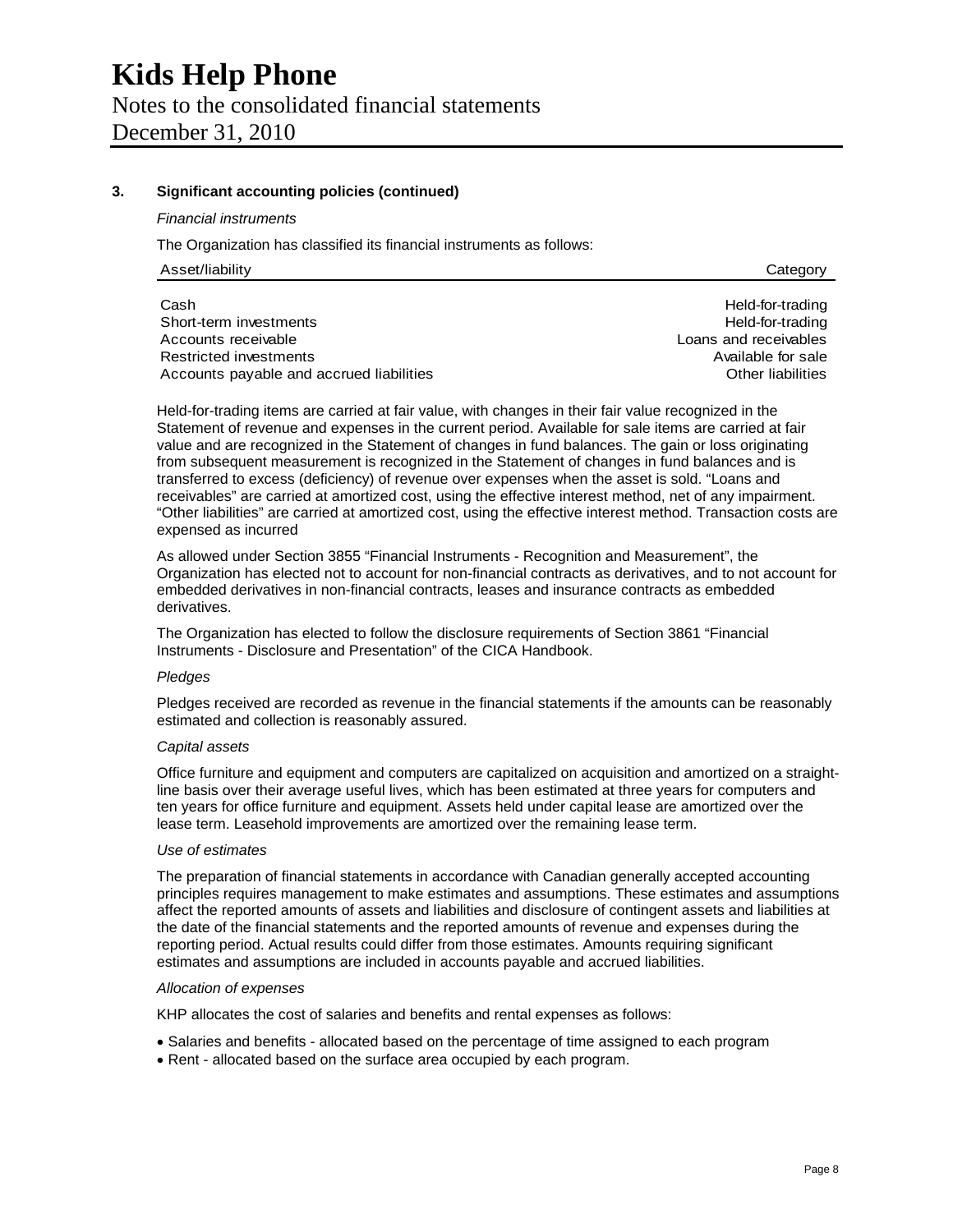# Notes to the consolidated financial statements

December 31, 2010

#### **4. Funds**

#### *Operating Fund*

The general portion of the Kids Help Phone Operating Fund (the "Operating Fund") records the day-today operations of the Organization.

The capital assets portion of the Operating Fund includes the cost of capital assets acquired less accumulated amortization, the unamortized portion of deferred capital contributions and the outstanding obligations on capital leases.

#### *Operating Reserve Fund*

The Operating Reserve Fund represents funds restricted by the Board of Directors to offset potential operating shortfalls of the Organization. The interest earned on this fund is recorded in the General portion of the Operating Fund.

#### *Futures Campaign Fund*

The Futures Campaign Fund represents a fund established by the Board of Directors to invest in building future capacity at Kids Help Phone.

#### *Jack Windeler Memorial Fund*

The Jack Windeler Memorial Fund was set up in March 2010 and represents a fund established by the Board of Directors to develop initiatives to make a significant impact on Canadian youth as they transition from secondary school to post-secondary choices.

#### *Externally Restricted Funds*

Externally Restricted Funds are comprised of the Scholarship Fund and the Kyra Field Memorial Fund.

The Scholarship Fund records donations made in memory of J. Davidson, Jr., and related interest income. The income of the fund is used to present an annual scholarship of \$1,000 to a member of Junior Achievement of Canada. Excess interest income is transferred to the Operating Fund. The fund was closed at the end of 2010 with the balance of funds transferred to Kids Help Phone.

The Kyra Field Memorial Fund records donations made in memory of Kyra Field, and related interest income. The fund is to be used for the development and training of professional counsellors.

#### **5. Investments**

a. Short-term investments are comprised of the following:

|                                          |         |                 | 2010      |
|------------------------------------------|---------|-----------------|-----------|
|                                          | Fair    | <b>Interest</b> |           |
|                                          | value   | rate            | Due date  |
|                                          | \$      |                 |           |
| Guaranteed Investment Certificate        | 500,257 | 1.25%           | 16-Dec-11 |
| <b>BMO Money Market Fund</b>             | 35,157  | N/A             | N/A       |
|                                          | 535,414 |                 |           |
|                                          |         |                 | 2009      |
|                                          | Fair    | Interest        |           |
|                                          | value   | rate            | Due date  |
|                                          | \$      |                 |           |
| <b>Guaranteed Investment Certificate</b> | 700,147 | 0.85%           | 22-Dec-10 |
| <b>BMO Money Market Fund</b>             | 35,121  | N/A             | N/A       |
|                                          | 735,268 |                 |           |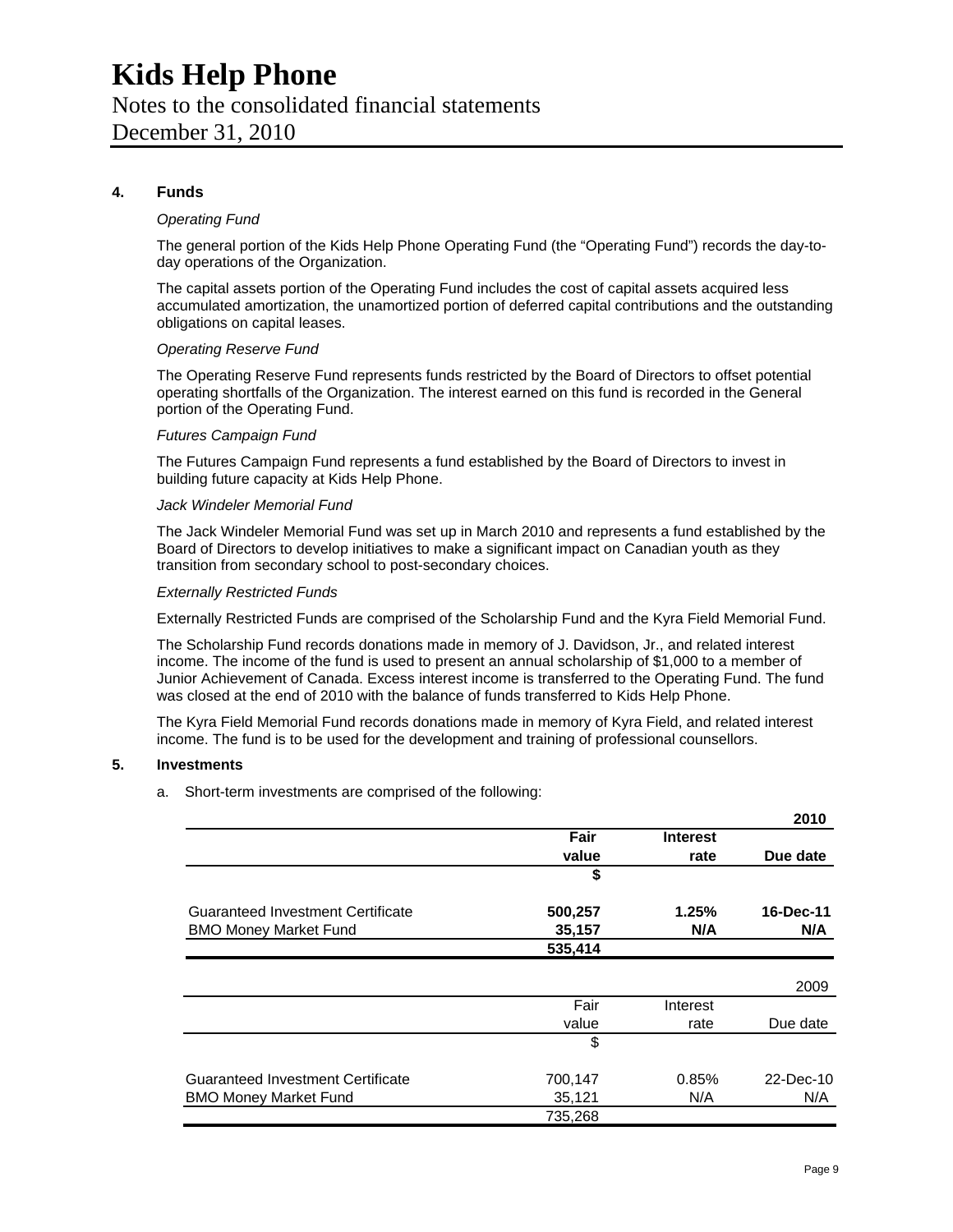Notes to the consolidated financial statements December 31, 2010

#### **5. Investments (continued)**

b. Restricted investments are comprised of the following:

|                             |           |                 | 2010                      |
|-----------------------------|-----------|-----------------|---------------------------|
|                             | Fair      | <b>Interest</b> |                           |
|                             | value     | rate            | Due date                  |
|                             | \$        | %               |                           |
| Jack Windeler Memorial Fund |           |                 |                           |
| Cash                        | 466,703   | N/A             | N/A                       |
| Kyra Field Memorial Fund    |           |                 |                           |
| Cash                        | 54,009    | N/A             | N/A                       |
| Operating Reserve fund      |           |                 |                           |
| Cash                        | 406,534   | N/A             | N/A                       |
| 30 Agnico Eagle Mines Ltd   | 2,307     | N/A             | N/A                       |
| <b>Bank of Montreal</b>     |           |                 |                           |
| Step up Bond                | 100,878   | 2.00            | <b>January 4, 2011</b>    |
| Manulife GIC                | 236,468   | 2.40            | <b>September 30, 2013</b> |
| CIBC Step up Bond           | 250,868   | 2.00            | March 12, 2011            |
| <b>Bank of Montreal</b>     |           |                 |                           |
| Step up Bond                | 300,890   | 2.25            | May 21, 2011              |
| Manulife Coupon             | 118,029   | N/A             | October 8, 2012           |
| Manulife Coupon             | 136,864   | N/A             | October 8, 2013           |
|                             | 1,552,838 |                 |                           |
| Futures Campaign Fund       |           |                 |                           |
| Cash                        | 9,814     | N/A             | N/A                       |
|                             | 2,083,364 |                 |                           |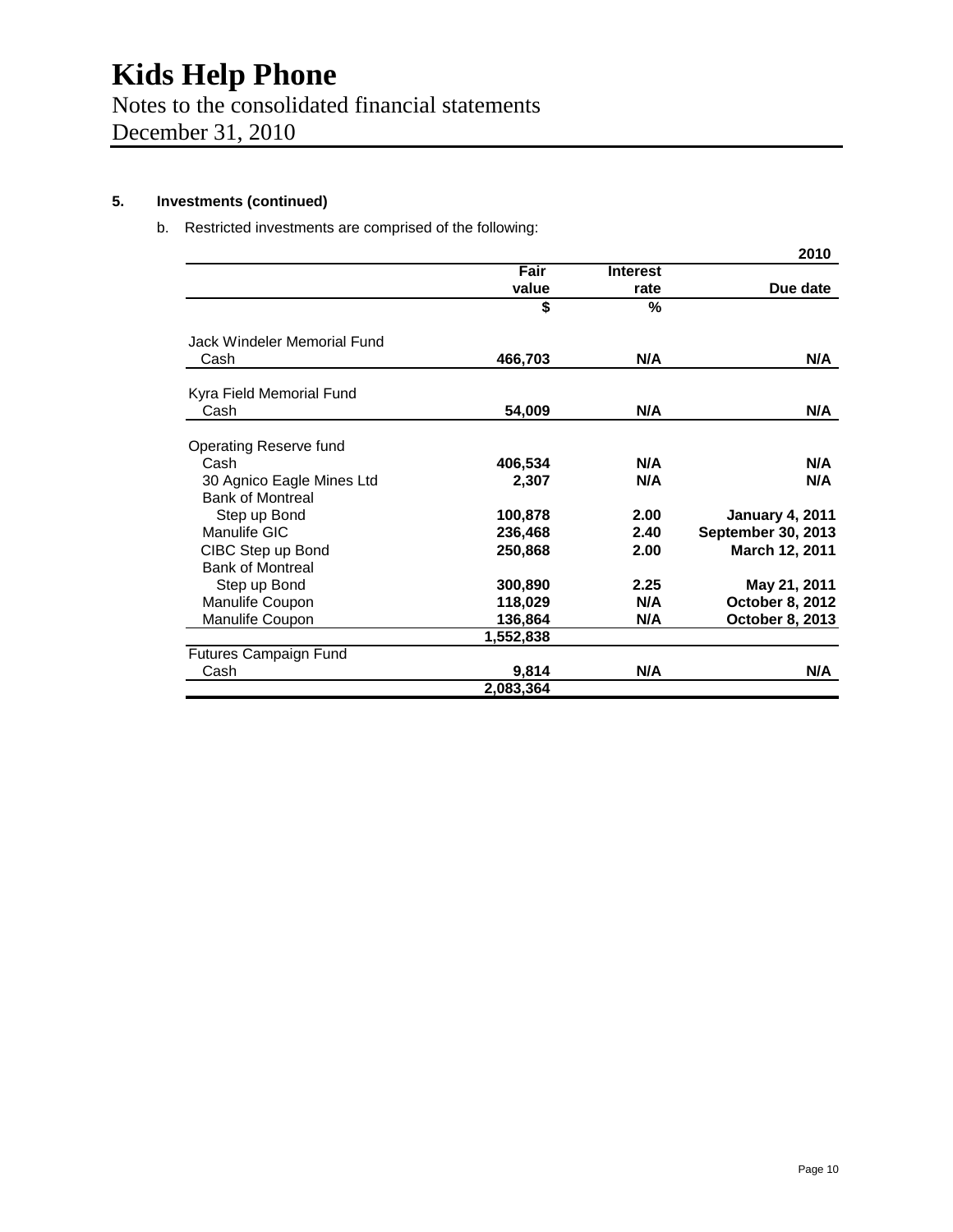Notes to the consolidated financial statements December 31, 2010

#### **5. Investments (continued)**

b. Restricted investments are comprised of the following:

|                                   |           |          | 2009               |
|-----------------------------------|-----------|----------|--------------------|
|                                   | Fair      | Interest |                    |
|                                   | value     | rate     | Due date           |
|                                   | \$        | %        |                    |
| Scholarship Fund                  |           |          |                    |
| Guaranteed investment certificate | 15,991    | 0.85     | December 23, 2009  |
| Kyra Field Memorial Fund          |           |          |                    |
| Cash                              | 58,336    | N/A      | N/A                |
| <b>Operating Reserve Fund</b>     |           |          |                    |
| Cash                              | 115,308   | N/A      | N/A                |
| 200 Colossu Minerals Inc.         | 1,120     | N/A      | N/A                |
| <b>Bank of Montreal</b>           |           |          |                    |
| Step up Bond                      | 399,800   | 2.70     | June 24, 2010      |
| Manulife Step up Bond             | 198,404   | 2.75     | September 15, 2010 |
| <b>Bank of Montreal</b>           |           |          |                    |
| Step up Bond                      | 250,500   | 2.00     | October 9, 2010    |
| Canada Savings Bond               |           |          |                    |
| Series C51 compound interest      | 396,744   | 0.40     | November 1, 2018   |
| Province of Ontario Coupon        | 156,109   | N/A      | March 8, 2010      |
|                                   | 1,517,985 |          |                    |
| Future Campaign Fund              |           |          |                    |
| Cash                              | 410,175   | N/A      | N/A                |
|                                   | 2,002,487 |          |                    |

#### **6. Capital assets**

|                                  |           |                    | 2010     | 2009     |
|----------------------------------|-----------|--------------------|----------|----------|
|                                  |           | <b>Accumulated</b> | Net book | Net book |
|                                  | Cost      | amortization       | value    | value    |
|                                  | \$        | S                  | \$       | \$       |
| Office furniture and equipment   | 472,832   | 215,927            | 256,905  | 124,238  |
| Computers                        | 719,005   | 675,153            | 43.852   | 64,063   |
| Leasehold improvements           | 661,590   | 575,865            | 85,725   | 14,200   |
| Assets held under capital leases | 376,759   | 335,063            | 41,696   | 43,087   |
|                                  | 2,230,186 | 1,802,008          | 428,178  | 245.588  |

During the year, the Organization received a donation of furniture, equipment and leasehold improvements. They are recorded at \$49,827, being the estimated fair market value at the date of acquisition, in accordance with an independent appraisal report.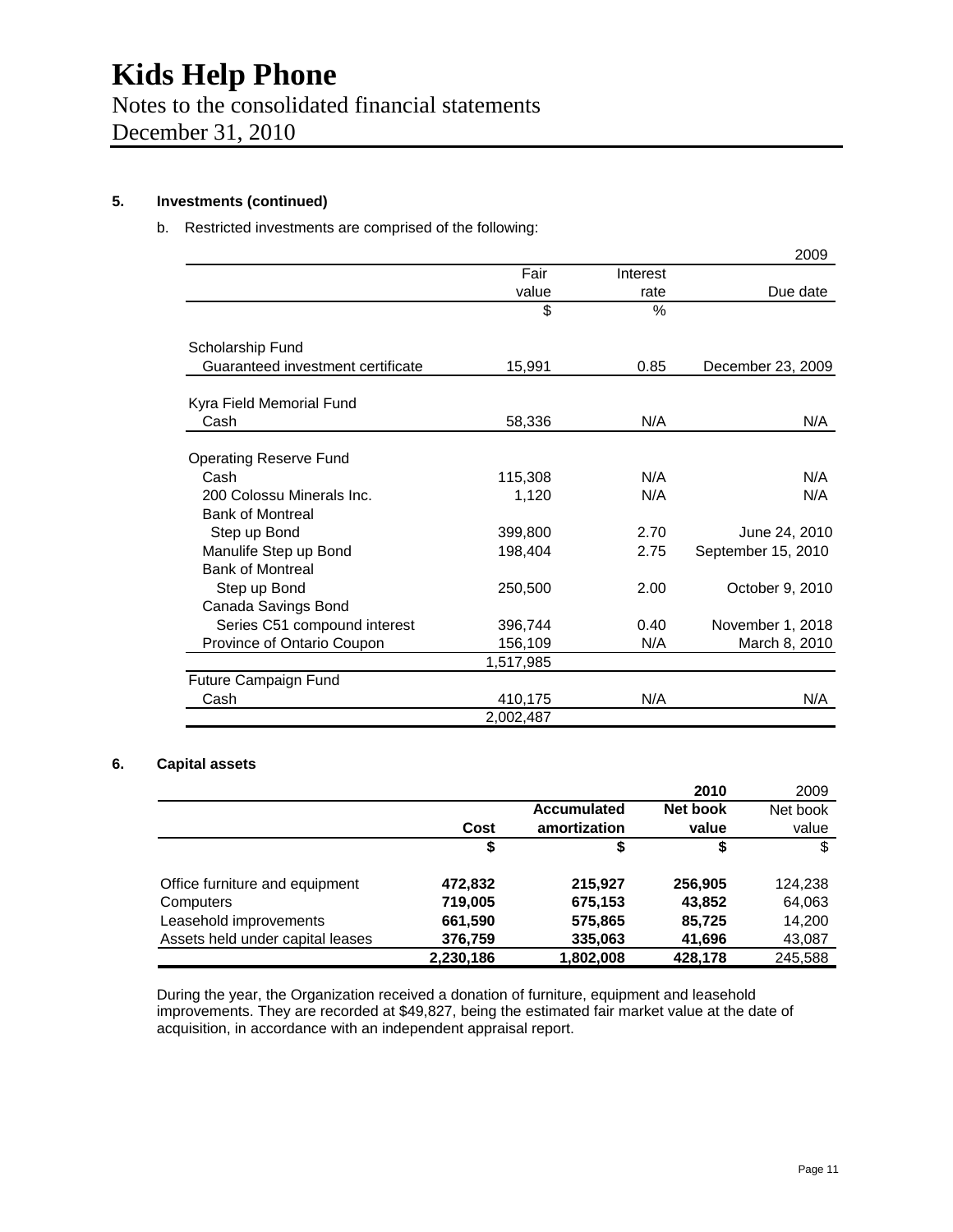Notes to the consolidated financial statements December 31, 2010

#### **7. Deferred revenue**

|                                                    | 2010        | 2009        |
|----------------------------------------------------|-------------|-------------|
|                                                    |             |             |
| Balance, beginning of year                         | 982.364     | 551.210     |
| Donations received for special events and programs | 1,644,764   | 1,956,253   |
| Amounts spent on specified events and programs     | (1,801,473) | (1,525,099) |
| Balance, end of year                               | 825.655     | 982.364     |

Deferred revenue is comprised of the following:

|                                | 2010    | 2009    |
|--------------------------------|---------|---------|
|                                | \$      | \$      |
| Ontario Ministry of Education  | 229,286 | 199,000 |
| <b>Bell Canada</b>             | 300,000 | 300,000 |
| Motorola Foundation            | 99,595  | 107,500 |
| <b>Healthy Community Funds</b> | 51,072  |         |
| Chapters                       |         |         |
| <b>British Columbia</b>        | 54,464  |         |
| Alberta                        | 55,445  | 176,212 |
| Manitoba/Saskatchewan          |         | 2.924   |
| Ontario                        |         | 61,972  |
| Quebec                         | 3,166   | 16,355  |
| Atlantic                       | 32,627  | 118,401 |
|                                | 825,655 | 982,364 |

#### **8. Obligation under capital leases**

The future minimum lease payments required under the capital lease agreements are as follows:

| Total minimum lease payments          | 110.834   |
|---------------------------------------|-----------|
| Amount representing interest at rates |           |
| varying between 8.5% and 12.5%        | (16,721)  |
|                                       | 94,113    |
| Less current portion                  | (17, 981) |
| Long-term portion                     | 76,132    |

Interest expense related to these leases was \$6,133 (2009 - \$5,246).

Principal payments due in the next 6 years are as follows:

2011 17,981 2012 20,265 2013 18,694 2014 19,575 2015 11,959  $2016$  5,639 94,113

\$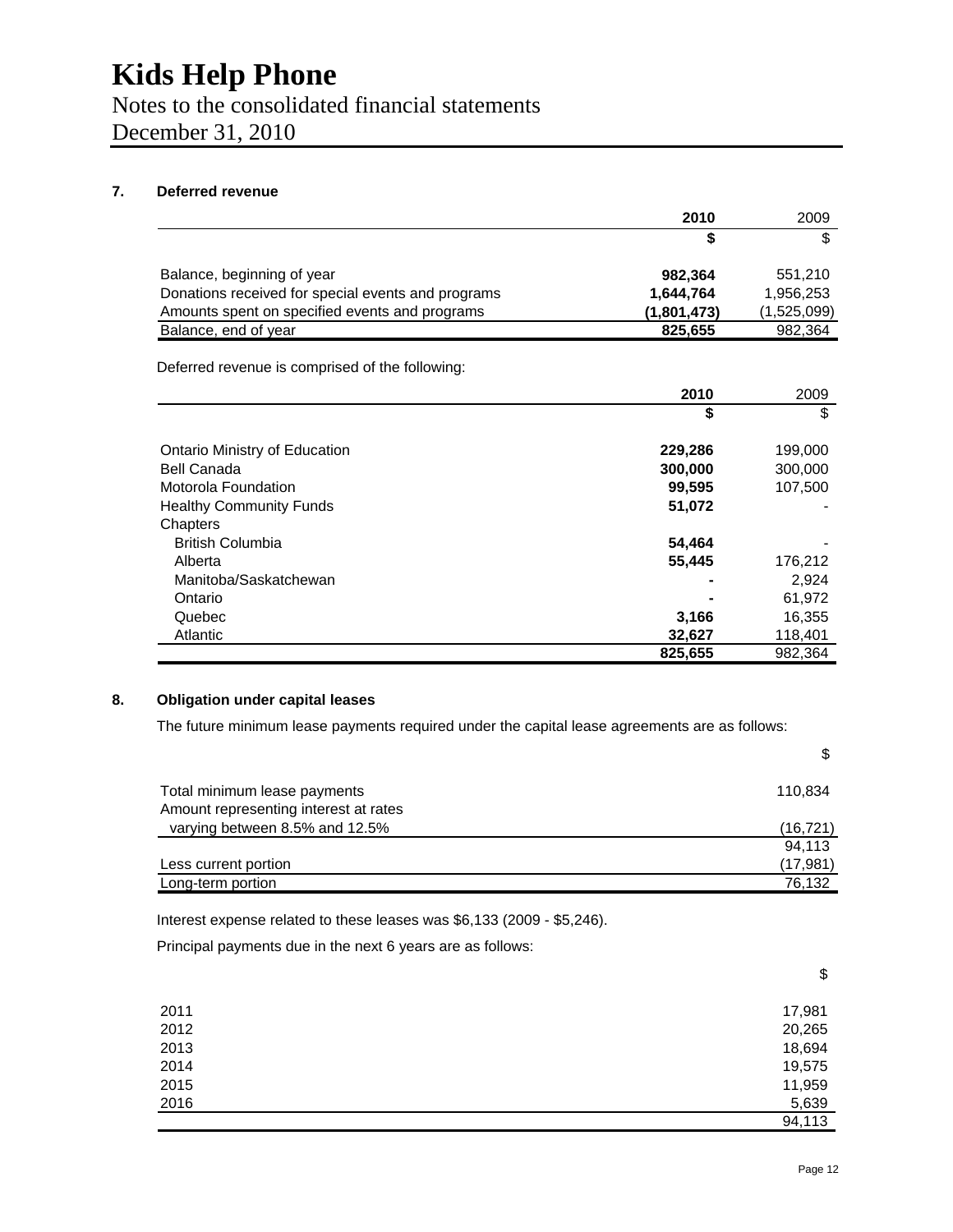Notes to the consolidated financial statements December 31, 2010

#### **9. Deferred capital contribution**

|                                                | 2010    | 2009  |
|------------------------------------------------|---------|-------|
|                                                | \$      | \$    |
| Balance, beginning of year                     | 500     | 1.572 |
| Capital grants received                        | 21,042  |       |
| Donated capital assets                         | 49,827  |       |
| Disposal of capital asset                      |         | (764) |
| Amortization of deferred capital contribitions | (5,637) | (308) |
| Balance, end of year                           | 65,732  | 500   |

#### **10. Contingencies and guarantees**

In the normal course of business, the Organization enters into agreements that meet the definition of a guarantee. The Organization's primary guarantees subject to the disclosure requirements of AcG-14 are as follows:

- (a) The Organization has provided indemnities under lease agreements for the use of various operating facilities. Under the terms of these agreements the Organization agrees to indemnify the counterparties for various items including, but not limited to, all liabilities, loss, suits, and damages arising during the term of the agreement. The maximum amount of any potential future payment cannot be reasonably estimated.
- (b) An indemnity has been provided to all directors and/or officers of the Organization for various items including, but not limited, all costs to settle suits or actions due to their involvement with the Organization, subject to certain restrictions. The Organization has purchased directors' and officers' liability insurance to mitigate the cost of any potential future suits or actions. The term of the indemnification is not explicitly defined, but is limited to the period over which the indemnified party served as a trustee, director or officer of the Organization. The maximum amount of any potential future payment cannot be reasonably estimated.
- (c) In the normal course of business, the Organization has entered into agreements that include indemnities in favour of third parties, such as purchase and sale agreements, confidentiality agreements, engagement letters with advisors and consultants, outsourcing agreements, leasing contracts, information technology agreements and service agreements. These indemnification agreements may require the Organization to compensate counterparties for losses incurred by the counterparties as a result of breaches in representation and regulations or as a result of litigation claims or statutory sanctions that may be suffered by the counterparty as a consequence of the transaction. The terms of these indemnities are not explicitly defined and the maximum amount of any potential reimbursement cannot be reasonably estimated.

The nature of these indemnification agreements prevents the Organization from making a reasonable estimate of the maximum exposure due to the difficulties in assessing the amount of liability which stems from the unpredictability of future events and the unlimited coverage offered to counterparties. Historically, the Organization has not made any significant payments under such or similar indemnification agreements and therefore no amount has been accrued in the balance sheet with respect to these agreements.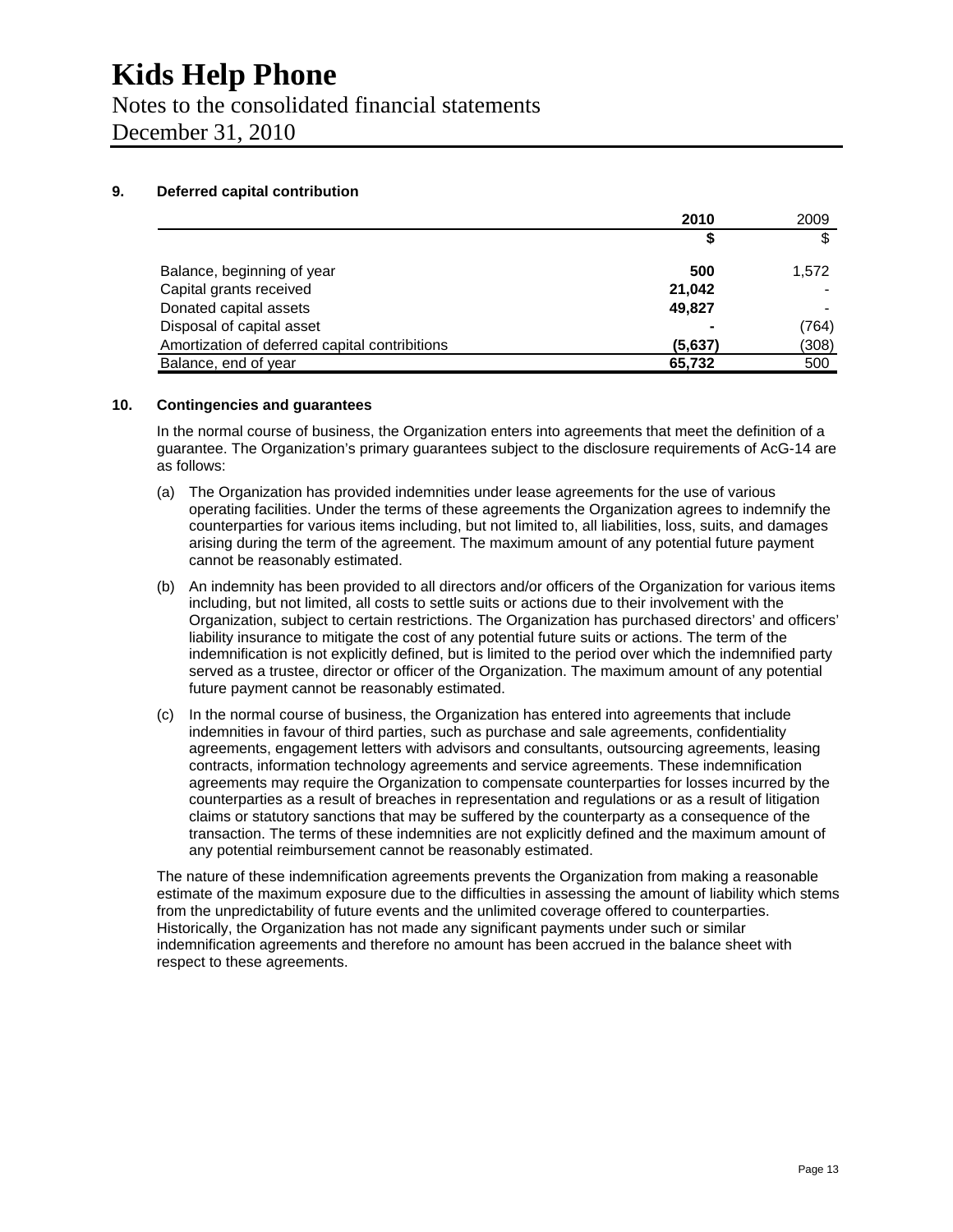# Notes to the consolidated financial statements

December 31, 2010

#### **11. Lease commitments**

KHP is committed to the following annual lease payments for office space in the years ending December 31:

|        | Ψ         |
|--------|-----------|
| 2011   | 504,493   |
| 2012   | 435,696   |
| 2013   | 451,160   |
| 2014   | 443,683   |
| 2015   | 431,779   |
| Beyond | 2,130,989 |
|        | 4,397,800 |

#### **12. Related party transactions**

In the normal course of business, KHP from time to time enters into transactions with entities which are related to KHP by virtue of their representation on the Board of Directors. Such transactions are for goods and services and can often be less than fair market value and are often donated. These goods and services are appropriately recorded in the financial statements at cost or at fair market value, if appropriate and determinable. KPH has a policy which governs transactions with volunteers and conflicts of interest. These transactions were in compliance with the policy.

#### **13. Comparative figures**

Certain of the comparative figures have been restated to conform to the current year's financial statement presentation. Loss on disposal of capital assets which was previously classified under General and administrative expenses have been presented separately on the Consolidated statement of revenues and expenses.

#### **14. Capital disclosures**

KHP manages externally restricted funds of \$54,009 (2009 - \$74,325) with conditions stipulated in donor agreements concerning the use of the funds and related income. KPH has complied with the requirements of these restricted funds.

#### **15. Allocation of expenses**

The amount of salaries, benefits and rent that has been allocated to the various programs is as shown on the consolidated schedule of expenses.

#### **16. Fair values and risk management**

The fair value of cash, accounts receivable, accounts payable and accrued liabilities approximate their carrying values due to their short-term maturity.

Short-term investments are recorded at cost plus accrued income, which approximates fair value.

Restricted investments other than cash are recorded at fair value which is the bid price as of December 31.

#### *Interest rate risk*

The Organization is exposed to interest rate risk on its investments. The Organization does not use any hedging instruments to manage this risk.

#### *Credit rate risk*

The Organization's credit risk is primarily attributable to its accounts receivables. The Organization manages this risk through proactive collection polices.

#### **17. Restructuring costs**

During the year, the Organization underwent a comprehensive restructuring, which was based on a plan to improve service effectiveness, and to ensure sustainable revenue development for the future. These amounts reflect termination costs.

\$